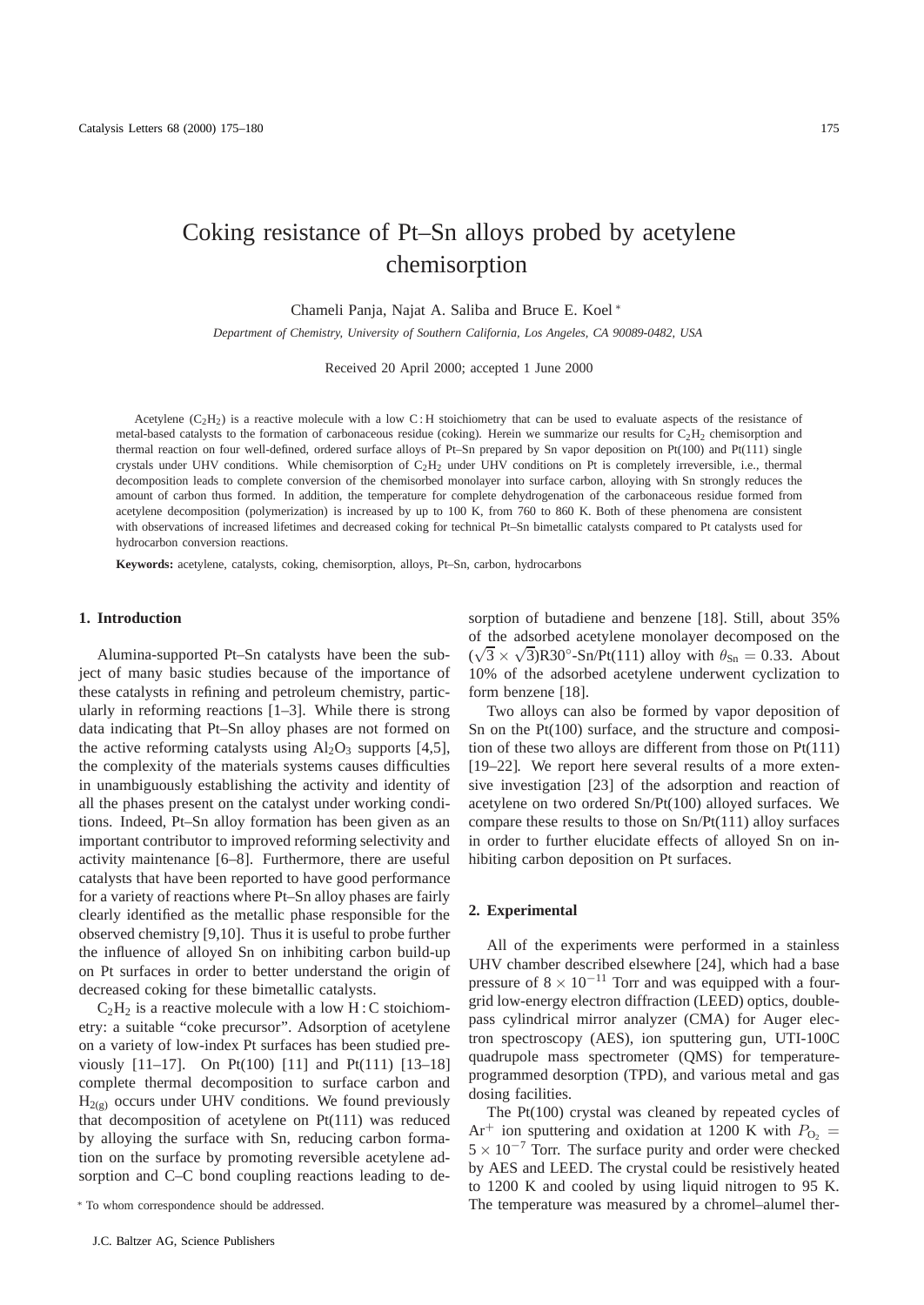mocouple spot-welded to the side of the crystal. All of the TPD experiments were done utilizing a linear heating rate of 4 K/s. d<sub>2</sub>-acetylene  $(C_2D_2)$  (Cambridge Isotope Laboratories, 99% purity) was used as received and dosed onto the crystal through a Varian $\mathcal{P}$  leak valve connected to a multichannel array gas doser positioned directly in front of the crystal surface.

Two ordered surface alloys can be formed on Pt(111) following Sn deposition and annealing, as previously reported [19,20]. These are denoted as the  $(2 \times 2)$  and the ( $\sqrt{3} \times \sqrt{3}$ )R30<sup>°</sup>-Sn/Pt(111) surface alloys with  $\theta_{\text{Sn}} = 0.25$ and 0.33 ML, respectively. On Pt(100), two different alloyed surfaces can be formed by a similar procedure. These two alloys are denoted as the  $c(2 \times 2)$  and the ( $3\sqrt{2} \times \sqrt{2}$ )R45°-Sn/Pt(100) surface alloys with  $\theta_{\text{Sn}} = 0.50$ and 0.67, respectively [21,22]. All of these surface alloys are quite "flat", with an outward buckling distance for Sn (above the Pt surface plane) of ~0.20 Å. The c(2 × 2) surface alloy has a "checker board" geometric structure, with one-half of the lattice positions each occupied by Sn and Pt and where each surface Pt atom has only Sn nearest neighbors and *vice versa* [21]. Low energy alkali ion scattering spectroscopy (ALISS) suggested that the  $(3\sqrt{2} \times \sqrt{2})$ R45<sup>°</sup>-Sn/Pt(100) surface alloy had a geometric structure similar to that of the  $c(2 \times 2)$  alloy, and was composed of small  $c(2 \times 2)$  alloy domains with the same buckling distance within the domains [22]. At this time, the  $(3\sqrt{2} \times \sqrt{2})$ R45<sup>°</sup>-Sn/Pt(100) alloy structure has not been fully determined. STM studies in our lab are underway to further probe the  $(3\sqrt{2} \times \sqrt{2})R45^\circ - Sn/Pt(100)$  alloy and the relationship that it has to the structure of the bulk  $Pt_3Sn(100)$  surface. For brevity in the rest of this paper, the  $(2 \times 2)$ -Sn/Pt(111) and the  $(\sqrt{3} \times \sqrt{3})$ R30°-Sn/Pt(111) surface alloys will be referred to as the  $(2 \times 2)$  and the  $\sqrt{3}$  alloys and the c(2×2)-Sn/Pt(100) and the  $(3\sqrt{2}\times\sqrt{2})R45°$ -Sn/Pt(100) alloys will be referred to as the c(2 × 2) and the  $3\sqrt{2}$  alloys, respectively.

Acetylene, benzene, and butadiene TPD curves on both Sn/Pt(111) and Sn/Pt(100) surface alloys were normalized using the results reported previously for Sn/Pt(111) and coverage calibrations on Sn/Pt(100) using XPS and TPD, as reported elsewhere [23].

#### **3. Results and discussion**

Thermal desorption spectra of molecular acetylene in TPD following acetylene exposure on Pt and Sn/Pt surface alloys are compared in figure 1. On clean hex-Pt(100) [23], irreversible adsorption of  $C_2D_2$  occurs;  $D_2$  and a small amount of ethylene  $(C_2D_4)$  desorb from the surface, and carbon is left on the surface. This is consistent with previous studies [11]. XPS can be used to quantify the extent of irreversible adsorption, and we find that about 90% of the chemisorbed acetylene monolayer undergoes decomposition on Pt(100) [23].

The amount of  $C_2H_2$  desorption from the chemisorbed acetylene monolayer is increased by alloying Sn into the

Figure 1. d<sub>2</sub>-acetylene (C<sub>2</sub>D<sub>2</sub>) TPD curves after saturation d<sub>2</sub>-acetylene exposures on Pt and Pt–Sn alloys at 100 K.

Pt(100) surface. This phenomenon was predictable based on our previous studies of Sn/Pt(111) surface alloys [18]. Only 2% of an acetylene monolayer desorbed molecularly from clean Pt(111), but increasing amounts of Sn in the  $(2 \times 2)$  and  $\sqrt{3}$  alloys increased the molecular desorption of acetylene.

Acetylene is more weakly chemisorbed on Pt–Sn alloys than on Pt surfaces. In both sets of Sn/Pt(111) and Sn/Pt(100) surface alloys, a higher Sn concentration shifted the desorption temperature of acetylene to lower temperatures. However,  $C_2D_2$  is apparently more strongly bound on the c(2 × 2)-Sn/Pt(100) alloy with  $\theta_{\text{Sn}} = 0.5$  ML than on the  $(2 \times 2)$ -Sn/Pt(111) surface with  $\theta_{\text{Sn}} = 0.33$  ML (if  $C_2D_2$  desorption is rate limiting).

Figure 2 shows the  $D_2$  evolution in TPD after saturation doses of  $d_2$ -acetylene on several surfaces. Measurements of  $D_2$  TPD peak areas were used to quantify the amount of acetylene decomposition that occurs during TPD. Only 72% of the amount of acetylene decomposition on Pt(111) occurs on the  $(2 \times 2)$  alloy, and only 35% of that on Pt(111) decomposes on the  $\sqrt{3}$  alloy. This effect for the Sn/Pt(100) alloys is larger with higher Sn concentration, i.e., the decomposition of acetylene is decreased to only 7% of that on Pt(100) on the  $c(2 \times 2)$  alloy and 5% of that on Pt(100) on the  $3\sqrt{2}$  alloy surface. We cannot guarantee that these small amounts of  $D_2$  do not originate from Pt-rich defect sites. Only a small amount of carbon was found in AES following TPD, which is fully consistent with these results.

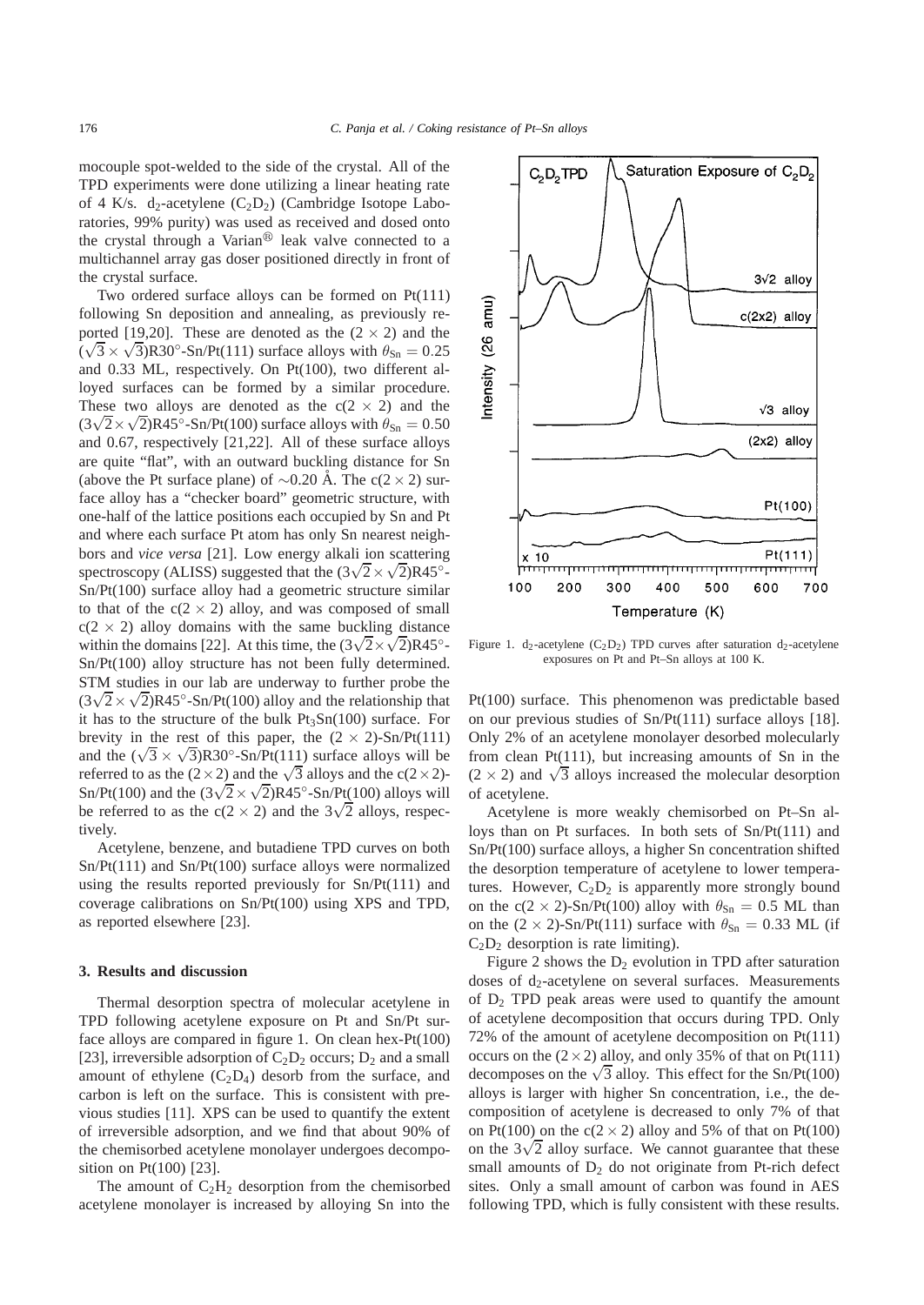

Figure 2.  $D_2$  evolution in TPD after saturation exposure of  $d_2$ -acetylene on Pt and Pt–Sn alloys at 100 K.

It is notable that the temperature for complete dehydrogenation of the carbonaceous residue formed from acetylene decomposition (polymerization) is increased by up to 100 K, from 760–780 K on the Sn-free Pt surfaces to 860 K on the  $3\sqrt{2}$ -Sn/Pt(100) alloy.

TPD curves for benzene desorption resulting from a saturation dose of acetylene on these surfaces are shown in figure  $3(a)$ . No benzene was desorbed on Pt $(111)$  or Pt $(100)$ surfaces. Acetylene is strongly rehybridized on clean Pt surfaces and, under UHV conditions, the only reaction pathway is decomposition to carbon and  $H<sub>2</sub>$  [11–16]. However, benzene desorption is observed following acetylene adsorption on both Sn/Pt(111) surfaces, and about 10% of the adsorbed acetylene monolayer was converted to benzene on the  $\sqrt{3}$  alloy. Alloyed Sn weakens Pt–C<sub>2</sub>D<sub>2</sub> bonding, decreases  $C_2D_2$  rehybridization, and inhibits  $C_2D_2$  decomposition. This ultimately leads to C–C bond coupling to give  $C_4$  and  $C_6$  surface species [18].

If the only factor involved in benzene formation was weaker chemisorption, then one would expect a higher amount of benzene formation on the  $c(2 \times 2)$ -Sn/Pt(100) alloy than that on the  $(2 \times 2)$ -Sn/Pt(111) alloy. However, no benzene signal was detected in TPD from the  $C_2D_2$  monolayer on the  $c(2 \times 2)$ -Sn/Pt(100) alloy. Obviously, some other factor (such as surface geometry) plays an important role in benzene formation and desorption.

On the  $c(2 \times 2)$ -Sn/Pt(100) surface alloy, only a single-Pt atom ensemble exists (each Pt atom has only Sn nearest



Figure 3. (a)  $C_6D_6$  (d<sub>6</sub>-benzene) and (b)  $C_4D_6$  TPD traces after saturation exposures of  $d_2$ -acetylene on these surfaces at 100 K.

neighbors). Hence, isolated Pt atoms with  $C_{4v}$  symmetry do not have acetylene cyclization activity under these conditions and apparently an ensemble of at least two Pt atoms is required for cyclotrimerization. However, given the low cyclotrimerization activity of Pd(100) [20], it could be that a surface with  $C_{4v}$  symmetry may not be favorable for this reaction and isolated Pt atoms with another surface symmetry may be active. For example, about 15% of the adsorbed acetylene monolayer undergoes cyclization and desorbs as benzene [23] on the  $3\sqrt{2}$  alloy with  $\theta_{\text{Sn}} = 0.67$ . This amount was estimated from the XPS  $C(1s)$  intensity and benzene TPD peak areas. This implies that sites are present on this alloy in which Pt atoms are exposed at the surface in an ensemble which has locally  $C_3$  or  $C_6$  symmetry, perhaps with facets like the Sn/Pt(111) surface alloys. Support for this conjecture comes from a related study of CO on the two Sn/Pt(100) alloys, in which it was observed that the  $3\sqrt{2}$  alloy showed more "Pt-like" chemistry than the  $c(2 \times 2)$  alloy [25].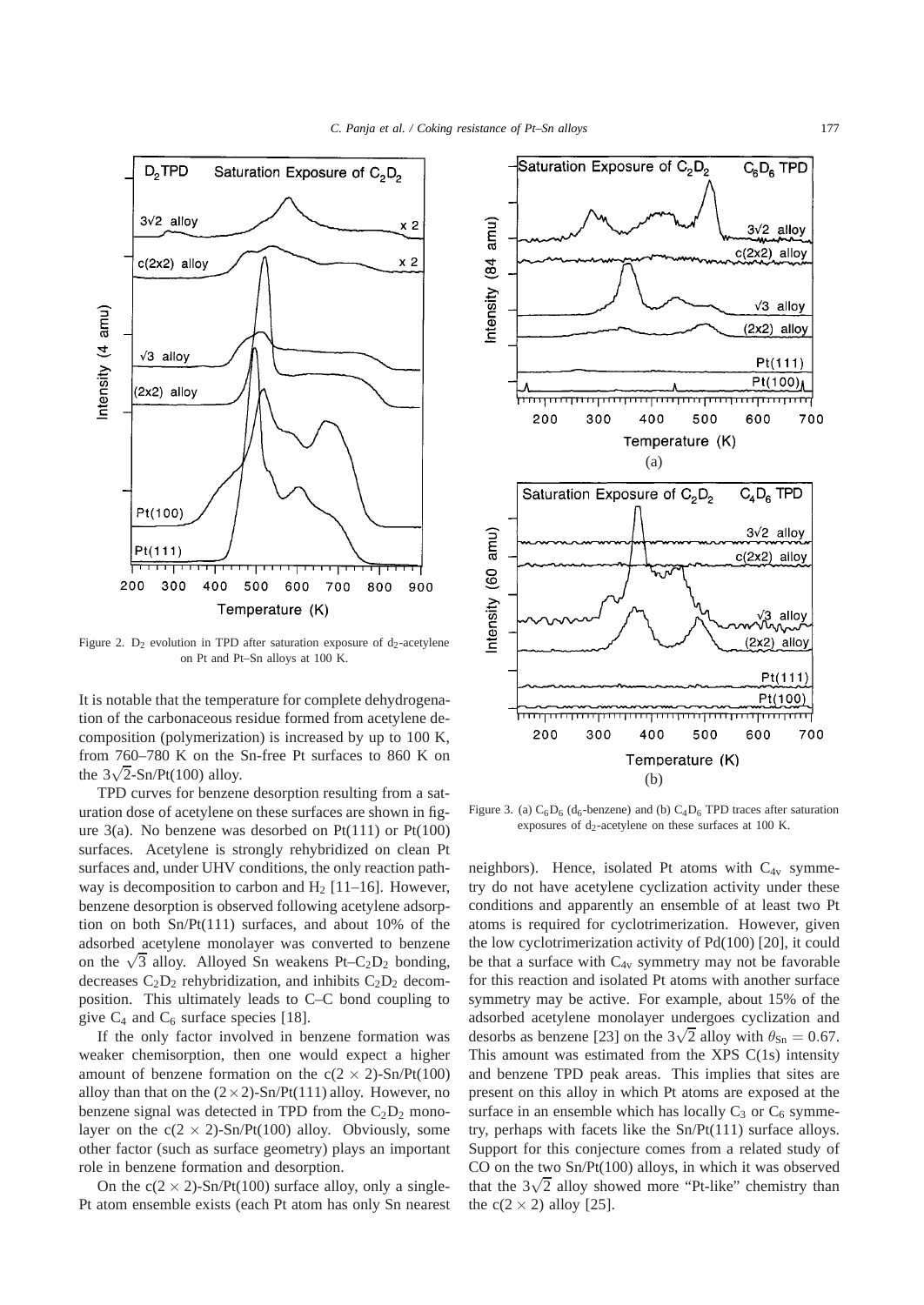

Figure 4. Comparison of acetylene monolayer coverage at 100 K.

On the Sn/Pt(111) alloys, a  $C_4$  product desorbed as shown in figure 3(b). A mechanism has been proposed for benzene formation on  $Pd(111)$  that involves a  $C_4$ -metallopentacycle intermediate [18]. The gas evolved in TPD is presumably butadiene that results from hydrogenation of a  $C_4$  intermediate, but we cannot rule out a cyclobutene product from our limited data. This is an interesting contrast to the results for the two Sn/Pt(100) alloys, where we monitored all possible  $C_2$ ,  $C_4$  and  $C_6$  products but detected no butadiene or any other hydrocarbons desorbing during TPD. The addition of a third acetylene molecule to the C4 intermediates must be strongly favored over hydrogenation of the  $C_4$  intermediate on the  $3\sqrt{2}$ -Sn/Pt(100) alloy compared to that on the  $Sn/Pt(111)$  alloy surfaces. This result probably arises simply from a lack of surface deuterium because of the reduced dehydrogenation activity on the  $3\sqrt{2}$ -Sn/Pt(100) alloy.

Figure 4 provides a comparison of saturation coverages of acetylene in the chemisorbed monolayer on these surfaces at 100 K. On Pt(111), the saturation coverage of acetylene has been reported to be 0.25 ML (3.8  $\times$  $10^{14}$  molecules/cm<sup>2</sup>) at 100 K [18,26]. On this basis, the saturation  $C_2H_2$  coverage decreases to 0.17 ML on the  $(2 \times 2)$  alloy and 0.16 ML on the  $\sqrt{3}$  alloy at 100 K [18]. On Pt(100), the acetylene monolayer coverage has been reported to be 0.5 ML (6.5  $\times$  10<sup>14</sup> molecules/cm<sup>2</sup>) at 100 K [11,12,23]. Using these references, the monolayer coverage decreases to 0.32 ML on the  $c(2 \times 2)$  alloy and 0.25 ML on the  $3\sqrt{2}$  alloy at 100 K. The monolayer coverage is unexpectedly different on these two Pt surfaces, and so it is not surprising that there is some controversy over the monolayer coverage of acetylene on clean Pt(111) [18,26–28]. This has been proposed to be either 0.25 ML [18,26] or 0.5 ML [27,28]. In figure 4 we have also indicated the saturation monolayer coverage calculated from



Figure 5. Influence of alloyed Sn on the acetylene desorption activation energy of the most strongly chemisorbed state, which is essentially the adsorption energy of the most strongly bound chemisorbed state on each of the four ordered Pt–Sn alloys. Values given by the brackets for clean Pt(100) and Pt(111) surfaces from predictions made in [29].

a closest packing model  $(\theta_{cp})$  with van der Waals contacts using the  $C_2D_2$  gas phase structure. This coverage,  $\theta_{cp} = 5.7 \times 10^{14}$  molecules/cm<sup>2</sup> (0.44 ML on Pt(100) and 0.37 ML on Pt(111)), sets a reasonable upper limit for the number of molecules in the chemisorbed layer. The coverage on Pt(100) has been reported to be slightly higher than  $\theta_{cp}$  which can be explained by uncertainty in the experimental determination or perhaps by the fact that we used gaseous  $C_2H_2$  molecular structure for calculation of  $\theta_{\rm cn}$ and formation of either  $sp^3$  or  $sp^2$  hybridized species upon chemisorption can lead to slightly higher coverages. The  $C_2H_2$  monolayer coverage decreases 20–25% upon alloying 0.25–0.33 ML Sn into the Pt(111) surface. There is a larger decrease of 40–60% upon alloying 0.50–0.67 ML Sn into the Pt(100) surface. Such changes in the coverage of adsorbate due to site-blocking by surface modifiers is often modeled by using a Langmuirian adsorption type expression. This expression can be written as  $\Theta_{C_2D_2} = (1 - a\Theta_{\text{Sn}})^b$ , where  $a$  is the number of adsorption sites that are blocked by one modifier atom and  $b$  is the number of adsorption sites required for adsorption. For  $b = 1$ , both of the dashed lines in figure 4 give the same value of  $a = 0.35$  for Sn/Pt alloy surfaces.

Figure 5 plots the desorption activation energy of acetylene on these surfaces, calculated using Redhead analysis. Because adsorption is not appreciably activated these energies correspond to adsorption energies. The adsorption energy of acetylene on clean Pt(111) and Pt(100) surfaces can be estimated by extrapolating the adsorption energy curves to zero Sn concentration. We note that these val-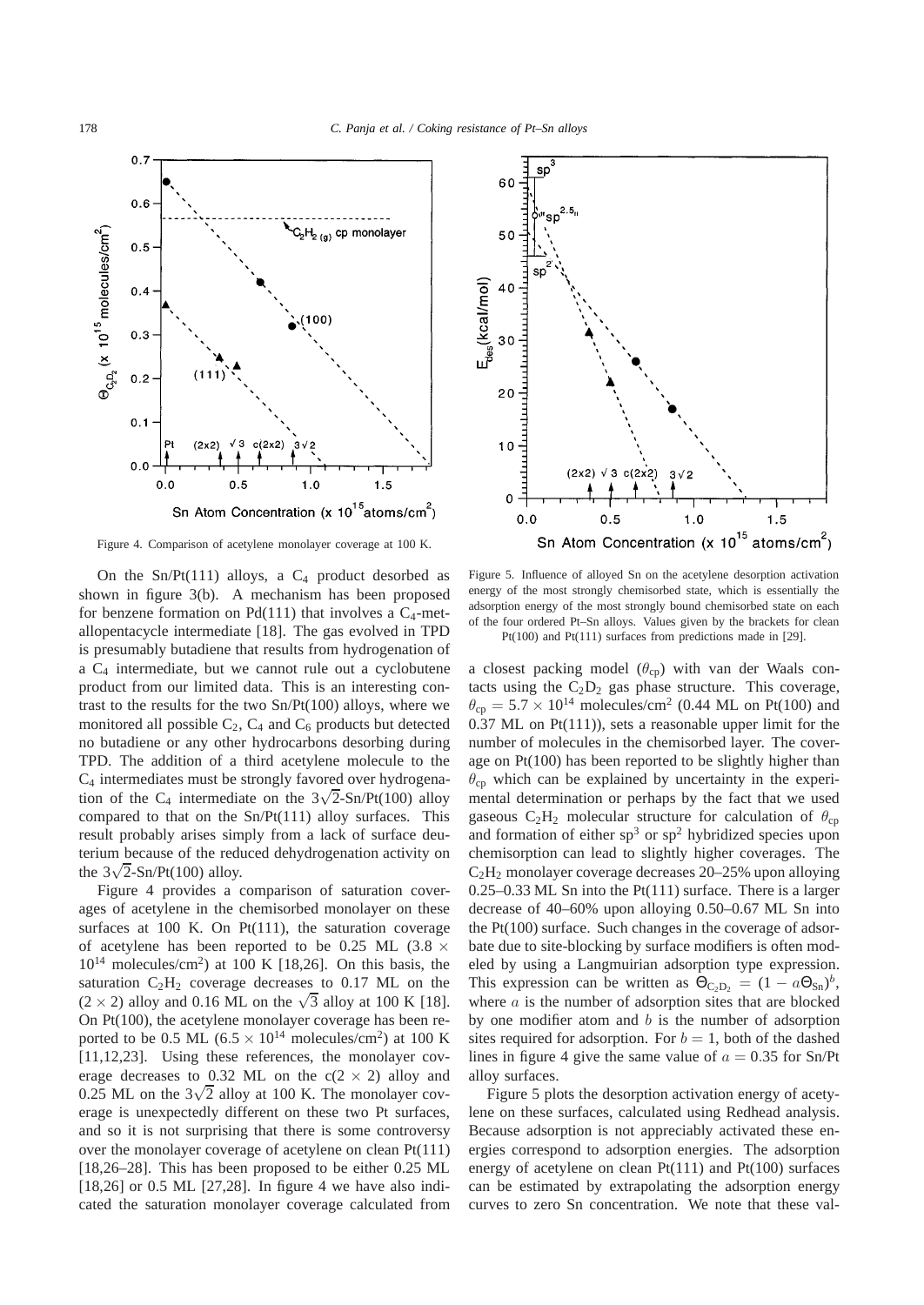

Figure 6. Fractional decomposition of acetylene in the monolayer (normalized to the saturation monolayer coverage on each surface) on the four Sn/Pt(111) and Sn/Pt(100) surface alloys.

ues for acetylene adsorption energy on (111) and (100) Pt surfaces agrees well with the " $sp^{2.5}$ " adsorption energy of 54 kcal/mol predicted from  $sp^3$  (61 kcal/mol) and  $sp^2$ (46 kcal/mol)  $C_2$  species as estimated using the QVB theory by Koel and Carter [29] and a Pt–C covalent  $\sigma$ -bond strength of  $D(Pt-C) = 53$  kcal/mol. Alloyed Sn weakened the chemisorption bond strength of acetylene by 45–65% on these surfaces and the acetylene desorption activation energy decreases concomitantly with increasing surface Sn concentration. However, the  $C_2D_2-Pt$  bond strength on  $c(2 \times 2)$  alloy on Pt(100) with  $\theta_{\text{Sn}} = 0.5$  ML is apparently higher than that on the  $(2 \times 2)$  alloy on Pt(111) with  $\theta_{\text{Sn}} = 0.33$  ML.

The amount of acetylene decomposition (after normalizing to the saturation monolayer coverage) on each of the surfaces studied is shown in figure 6. On the Sn/Pt(111) alloys, 72 and 35% of the acetylene monolayer decomposed for  $\theta_{\rm Sn} = 0.25$  and 0.33, respectively, in the Pt(111) surface. On the Sn/Pt(100) alloys, acetylene adsorption is largely reversible and 90% of the acetylene monolayer reversibly desorbed on the  $c(2 \times 2)$  alloy. On the  $(2 \times 2)$ -Sn/Pt(111) alloy, three-fold pure Pt sites are present but there are no two adjacent three-fold pure Pt sites. Only two-fold bridge and atop sites are present on the  $\sqrt{3}$  alloy, with all of the pure Pt three-fold sites eliminated, but still about 35% of acetylene monolayer decomposed on this surface. On the  $c(2\times2)$  alloy, each surface atom of Pt is isolated, i.e., there are no Pt–Pt nearest neighbors, and a "checker board" pattern of Pt and Sn is formed. The strong suppression of decomposition of acetylene on both Sn/Pt(100) alloys can be attributed to an ensemble requirement of at least a pure

Pt two-fold bridge site to stabilize the transition state or reaction products of acetylene decomposition.

#### **4. Conclusion**

 $C_2H_2$  is a reactive molecule with a low H : C stoichiometry used to model coking reactions on Pt and Pt–Sn alloy surfaces. Sn reduced the  $C_2H_2$  chemisorption bond strength and reactivity for dissociative adsorption of  $C_2H_2$ compared to Sn-free Pt surfaces. Also, the temperature for complete dehydrogenation of the carbonaceous residue formed from  $C_2H_2$  decomposition was increased by up to 100 K. Gaseous  $C_4$  and  $C_6$  products were formed from C–C bond coupling reactions of chemisorbed  $C_2H_2$  in UHV. Acetylene chemisorption on these Sn/Pt alloyed surfaces is relatively structure-insensitive, but acetylene reaction and decomposition is structure-sensitive. Our results indicate that a single Pt atom is sufficient to chemisorb acetylene, but an ensemble of at least two Pt atoms is required for decomposition activity.  $C_2D_2$  cyclotrimerization reactions on the  $3\sqrt{2}$  alloy surface indicate that reconstruction to produce this alloy leads to the formation of Pt sites that have a local  $C_3$  symmetry.

### **Acknowledgement**

This work was supported by the US Department of Energy, Office of Basic Energy Sciences, Chemical Sciences Division.

#### **References**

- [1] E. Marlen, P. Beccat, J.C. Bertolini, P. Delichere, N. Zanier and B. Didillon, J. Catal. 159 (1996) 178.
- [2] Y. Zhou and S.M. Davis, Catal. Lett. 15 (1992) 51.
- [3] Y.X. Li, K.J. Klabunde and B.H. Davis, J. Catal. 128 (1991) 1.
- [4] G. Meitzner, G.H. Via, F.W. Lytle, S.C. Fung and J.H. Sinfelt, J. Phys. Chem. 92 (1988) 2925.
- [5] R. Srinivasan, L.A. Rice and B.H. Davis, J. Catal. 129 (1991) 257.
- [6] H. Lieske and J. Volter, J. Catal. 90 (1984) 96.
- [7] R. Srinivasan, R.J. De Angelis and B.H. Davis, J. Catal. 106 (1987) 449.
- [8] K. Balakrishnan and J. Schwank, J. Catal. 132 (1991) 451.
- [9] R.D. Cortright and J.A. Dumesic, J. Catal. 148 (1994) 771.
- [10] R.D. Cortright and J.A. Dumesic, J. Catal. 157 (1995) 576.
- [11] T.E. Fischer, S.R. Kelemen and H.P. Bonzel, Surf. Sci. 64 (1977) 157.
- [12] T.E. Fischer and S.R. Kelemen, J. Vac. Sci. Technol. 15 (1978) 607.
- [13] H. Ibach and S. Lehwald, J. Vac. Sci. Technol. 15 (1978) 407.
- [14] L.L. Kesmodel, L.H. Dubois and G.A. Somorjai, J. Chem. Phys. 70 (1979) 2180.
- [15] M. Salmeron and G.A. Somorjai, J. Phys. Chem. 86 (1982) 341.
- [16] C.E. Megiris, P. Berlowitz, J.B. Butt and J.J. Kung, Surf. Sci. 159 (1985) 184.
- [17] N.A. Avery, Langmuir 4 (1988) 445.
- [18] C. Xu, J.W. Peck and B.E. Koel, J. Am. Chem. Soc. 115 (1993) 751.
- [19] M.T. Paffett and R.G. Windham, Surf. Sci. 208 (1989) 34.
- [20] S.H. Overbury, D.R. Mullins, M.T. Paffett and B.E. Koel, Surf. Sci. 254 (1991) 45.